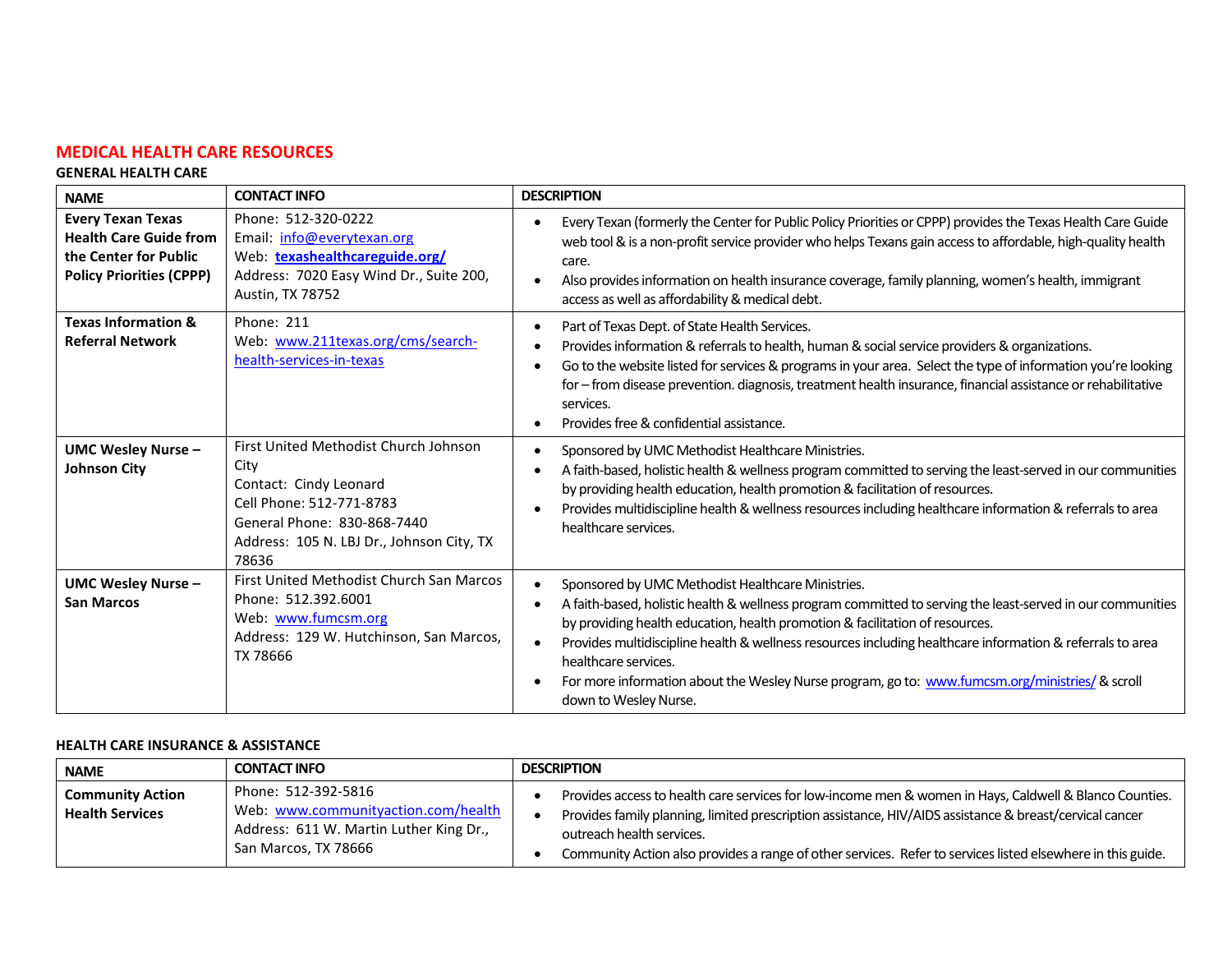| <b>Community Action</b><br><b>Prescription Assistance</b>               | Phone: 512-392-1161, ext. 0<br>Web:<br>www.communityaction.com/prescriptiona<br>ssistance<br>Address: 215 S. Reimer Ave., Suite 130,<br>San Marcos, TX 78667    | Provides limited assistance for maintenance prescriptions by using major pharmaceutical companies' free<br>prescription programs to help meet the needs of uninsured Hays County residents.<br>Program takes area physician referrals, screens patients for eligibility then sets up appointments to meet<br>$\bullet$<br>eligible patients, gather information & complete pharmaceutical company applications.<br>Community Action also provides a range of other services. Refer to services listed elsewhere in this guide.                                                                                                                                            |
|-------------------------------------------------------------------------|-----------------------------------------------------------------------------------------------------------------------------------------------------------------|---------------------------------------------------------------------------------------------------------------------------------------------------------------------------------------------------------------------------------------------------------------------------------------------------------------------------------------------------------------------------------------------------------------------------------------------------------------------------------------------------------------------------------------------------------------------------------------------------------------------------------------------------------------------------|
| <b>Community Action</b><br><b>Rural AIDS Services</b><br>Program (RASP) | Phone: 512-392-1161 ext. 329<br>Web:<br>www.communityaction.com/ruralaidsserv<br>icesprogram<br>Address: 215 S. Reimer Ave., Suite 130,<br>San Marcos, TX 78667 | Provides the following services for HIV positive individuals in Hays County (as well as counties surrounding<br>$\bullet$<br>Travis County) for case management, medical & dental appointment transportation, financial assistance for<br>housing, utilities, food, prescriptions, physician visits & radiology services.<br>Develops partnership between the client & case manager to work together to maintain client<br>$\bullet$<br>independence & increase access to HIV medical care.<br>Confidential.<br>Community Action also provides a range of other services. Refer to services listed elsewhere in this guide.                                               |
| <b>Hays County Indigent</b><br><b>Health Care Program</b><br>(CIHCP)    | Phone: 512-393-5520<br>Web:<br>www.hayscountytx.com/departments/loc<br>al-health-department/indigent-health-<br>care-program/                                   | For Hays County residents who do not qualify for other state or federal health care assistance programs.<br>$\bullet$<br>Must meet eligibility requirements to reside in Hay County, are ineligible for Medicaid & meet specific<br>income & resources requirements based on AFDC (Aid to Families with Dependent Children) guidelines.<br>Basic health care services include: healthcare provider services, lab & x-rays, family planning, Skilled<br>$\bullet$<br>Nursing Facility services, 3 prescriptions per month & Inpatient/Outpatient hospital services.<br>Also provides indigent burial/cremation assistance.<br>$\bullet$<br>Available in English & Spanish. |
| <b>Sendero Health Plans</b><br><b>Marketplace Insurance</b>             | Toll Free Phone: 844-800-4693, Mon thru<br>Fri 8 am to 5 pm<br>Web: www.senderohealth.com/<br>Address: 2028 E Ben White Blvd., Suite<br>400, Austin, TX 78741   | Non-profit, community-supported, member-focused health plan for low income & unemployed persons as<br>well as uninsured persons.<br>Must enroll & determine eligibility through The Affordable Care Act Marketplace program. Go to<br>www.healthcare.gov for more information.<br>Free 24/7/365 local doctor access by phone, instant message or video chat. (eMD access).<br>$\bullet$                                                                                                                                                                                                                                                                                   |
| <b>UMC PLAN of Central</b><br><b>Texas (PLANCTX)</b>                    | Phone: 512-851-0901<br>Email: info@planctx.org<br>Web: www.planctx.org<br>Address-: 4110 Guadalupe St., Bldg. 781,<br>Suite 410, Austin, TX 78751               | Partners with UMC Methodist Healthcare Ministries.<br>Planned Living Assistance Network (PLAN) provides a welcoming recovery community with behavioral<br>health services including care management, counseling & peer assistance for persons with mental health<br>challenges & any family members or other caring persons of their choice.<br>Serves those with moderate to severe mental health conditions.<br>Accepts insurance. Call to confirm providers.<br>Call & leave a message to access services.                                                                                                                                                             |

#### **HEALTH CARE CENTERS & CLINICS**

| <b>NAME</b>                          | <b>CONTACT INFO</b>                                                                                   | <b>DESCRIPTION</b>                                                                                                                                                                                                                                                                            |  |
|--------------------------------------|-------------------------------------------------------------------------------------------------------|-----------------------------------------------------------------------------------------------------------------------------------------------------------------------------------------------------------------------------------------------------------------------------------------------|--|
| <b>CommuniCare Health</b><br>Centers | Phone: 512.268-8900<br>Web: www.communicaresa.org/<br>Kyle Address: 2810 Dacy Lane, Kyle, TX<br>78640 | Integrated care provider with clinics throughout Austin & the surrounding area. Provides a wide range of<br>behavioral (mental) & physical health services as well as dental, vision & affiliated lab services. Types of<br>services vary at each location.<br>Uninsured/low income families. |  |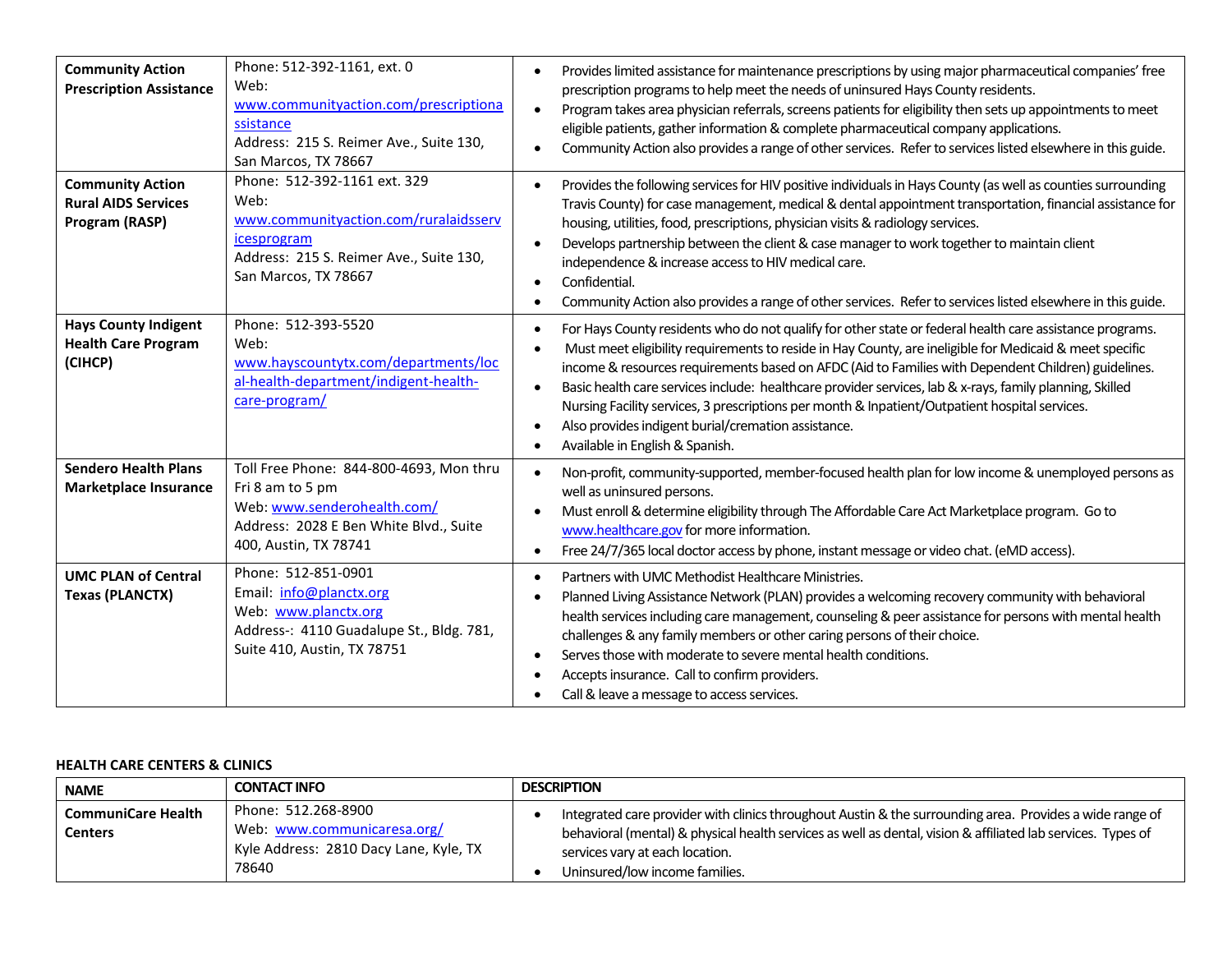|                                                                                                                             | San Marcos Address: 1941 S. IH35, Suite<br>101, San Marcos, TX 78666                                                                                                                                                                                                                                                                              | Accepts some kinds of insurance.<br>$\bullet$<br>Kyle, San Marcos & Wimberley locations.                                                                                                                                                                                                                                                                                                                                                                                                                                                                                                                                                                                                                                                                                                                                                                                                                                                                                                                                                                             |
|-----------------------------------------------------------------------------------------------------------------------------|---------------------------------------------------------------------------------------------------------------------------------------------------------------------------------------------------------------------------------------------------------------------------------------------------------------------------------------------------|----------------------------------------------------------------------------------------------------------------------------------------------------------------------------------------------------------------------------------------------------------------------------------------------------------------------------------------------------------------------------------------------------------------------------------------------------------------------------------------------------------------------------------------------------------------------------------------------------------------------------------------------------------------------------------------------------------------------------------------------------------------------------------------------------------------------------------------------------------------------------------------------------------------------------------------------------------------------------------------------------------------------------------------------------------------------|
|                                                                                                                             | Wimberley Address: 203 Stillwater Rd.,                                                                                                                                                                                                                                                                                                            |                                                                                                                                                                                                                                                                                                                                                                                                                                                                                                                                                                                                                                                                                                                                                                                                                                                                                                                                                                                                                                                                      |
|                                                                                                                             | Suite 6, Wimberley, TX 78676                                                                                                                                                                                                                                                                                                                      |                                                                                                                                                                                                                                                                                                                                                                                                                                                                                                                                                                                                                                                                                                                                                                                                                                                                                                                                                                                                                                                                      |
| <b>CommUnity Care</b><br><b>Health Centers</b>                                                                              | Eligibility & Appointment Phone:<br>512.978.9015                                                                                                                                                                                                                                                                                                  | A health care provider with numerous clinics around Austin.<br>The Oak Hill Health Center offers family medicine for adults & children, women's health, maternity care,                                                                                                                                                                                                                                                                                                                                                                                                                                                                                                                                                                                                                                                                                                                                                                                                                                                                                              |
|                                                                                                                             | Web: www.communitycaretx.org/<br><b>Oak Hill Health Center</b><br>Phone: 512-978-9820<br>Web:<br>https://communitycaretx.org/locations/oa<br>k-hill.html<br>Address: 8656-A Hwy 71 West, Suite C,<br>Austin TX 78735<br><b>Ben White Dental Clinic</b><br>Phone: 512-978-9700<br>Web:<br>https://communitycaretx.org/locations/be<br>n-white.html | HIV prevention, tele-psychiatry, behavioral health, clinical pharmacist & lab services.<br>The Ben White Dental Clinic offers general & pediatric dentistry.<br>$\bullet$<br>Income based for uninsured/low income families.<br>$\bullet$<br>Ask for a sliding scale appointment & be prepared to bring a paycheck stub or letter of income as well as<br>proof of residency & an ID.<br>Accepts some kinds of insurance.<br>$\bullet$<br>English & Spanish speaking.<br>For more information on Eligibility & Application Services go to website<br>https://communitycaretx.org/eligibility.html.                                                                                                                                                                                                                                                                                                                                                                                                                                                                   |
|                                                                                                                             | Address: 1221 W. Ben White Blvd., Suite<br>112B, Austin, TX 78704                                                                                                                                                                                                                                                                                 |                                                                                                                                                                                                                                                                                                                                                                                                                                                                                                                                                                                                                                                                                                                                                                                                                                                                                                                                                                                                                                                                      |
| <b>Hays County Local</b><br><b>Health Department &amp;</b><br>Live Oak Health<br><b>Partners Community</b><br><b>Clinic</b> | Health Dept. Phone: 512-393-5520<br>Clinic Appointment Phone: 512-805-5650<br>Health Dept. Web:<br>https://hayscountytx.com/departments/lo<br>cal-health-department/<br>Clinic Web:<br>www.liveoakhealthpartners.com/commun<br>ity-clinic/<br>Address: 401-A Broadway St., San<br>Marcos, TX 78666                                                | To protect, promote, maintain, and improve the health and quality of life for Hays County residents and<br>$\bullet$<br>visitors through a responsive, well managed and organized effort.<br>Contact the Local Health Department to report communicable & non-communicable diseases, create &<br>$\bullet$<br>update immunization history, & get information on diseases common to Texas<br>The Live Oak Health Partners Community Clinic offers medical & social services to help meet the needs of<br>$\bullet$<br>those who are under-insured & non-insured in our community.<br>Services include: routine medical visits, wellness exams, prenatal care, pediatric visits, sports physicals,<br>$\bullet$<br>chronic illness monitoring (diabetes, cholesterol & high blood pressure), tuberculosis skin tests, Texas<br>Health Steps exams, immunizations, STD screening & treatment, eligibility services & prescription<br>assistance program.<br>Walk-in visits.<br>$\bullet$<br>Accepts some insurance.<br>Sliding scale based on income.<br>Speak Spanish. |
| Lone Star Circle of Care<br><b>Clinics</b>                                                                                  | 24-Hour Phone: 877-800-5722<br>Email: info@lscctx.org<br>Web: www.lonestarcares.org/<br><b>Ben White Behavioral Health Clinic</b><br>Address: 1221 W. Ben White Blvd., Bldg.<br>B, Suite 300, Austin, TX 78704<br><b>Ben White Family Medicine Clinic</b>                                                                                         | Lone Star Circle of Care provides accessible patient-centered healthcare which eliminates health<br>inequalities to facilitate wellness & optimal living for all<br>Meets behavioral health care needs of individuals regardless of insurance status or ability to pay.<br>٠<br>Offers behavioral healthcare, mental healthcare, dentistry, vision care, Ob/Gyn care, pediatrics & senior<br>$\bullet$<br>care.<br>Lone Star Circle of Care clinics in southwest Austin include the Behavioral Health at Ben White clinic, the<br>٠<br>Ben White Clinic, the Stassney Clinic & the El Buen Samaritano Clinic.                                                                                                                                                                                                                                                                                                                                                                                                                                                        |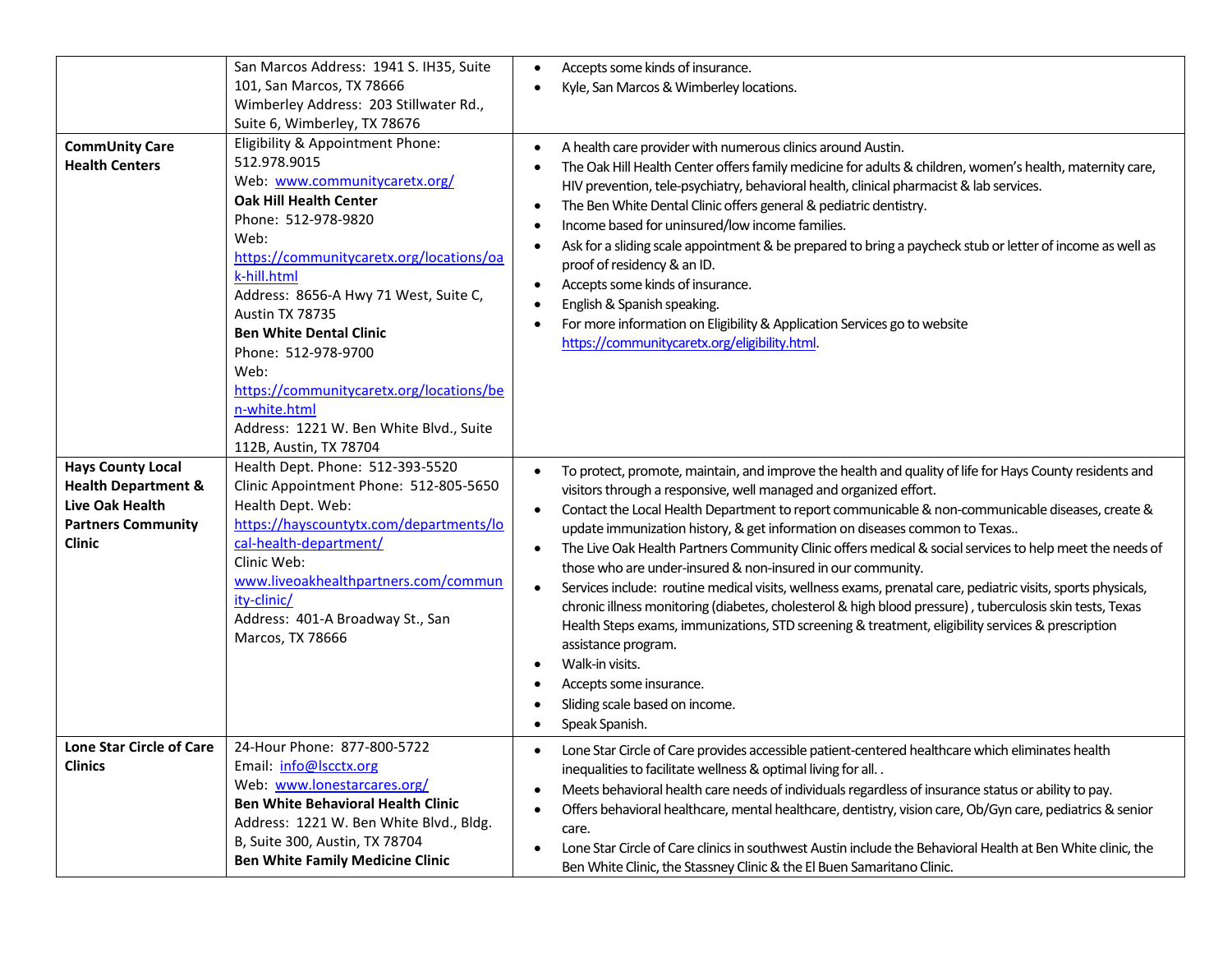|                                                | Address: 1221 W. Ben White Blvd., Bldg.<br>B, Suite 200, Austin, TX 78704<br><b>Stassney Clinic</b><br>Address: 730 W. Stassney Ln., Suite 110,<br>Austin, TX 78745<br><b>El Buen Samaritano Clinic</b><br>Address: 7000 Woodhue Dr., Bldg B,<br>Austin, TX 78745 | Services & hours of operation vary at each clinic location.<br>Most services available in English & Spanish.<br>Call Toll Free phone number to determine which clinic is appropriate for the services needed.                                                                                                                                                                                                                                     |
|------------------------------------------------|-------------------------------------------------------------------------------------------------------------------------------------------------------------------------------------------------------------------------------------------------------------------|---------------------------------------------------------------------------------------------------------------------------------------------------------------------------------------------------------------------------------------------------------------------------------------------------------------------------------------------------------------------------------------------------------------------------------------------------|
| <b>UMC People's</b><br><b>Community Clinic</b> | Phone: 512-478-4939<br>Web: www.austinpcc.org/<br>People's Community Clinic (the main<br>clinic) Address: Camino La Costa, Austin,<br>TX 78752<br>People's Center for Women's Health<br>Address: 2909 N. IH35, Austin, TX 78722                                   | Partners with UMC Methodist Healthcare Ministries.<br>The clinic is a unique & tested model for medical care, a true safety net for Central Texas' uninsured and<br>medically underserved. People's Community Clinic offers a greater variety of health & wellness services<br>than any other not-for-profit clinic in Austin, with services ranging from prenatal through eldercare.<br>Website available in English, Spanish & other languages. |

#### **PREGNANCY RESOURCES**

| <b>NAME</b>                                                  | <b>CONTACT INFO</b>                                                                                                                                                                  | <b>DESCRIPTION</b>                                                                                                                                                                                                                                                |
|--------------------------------------------------------------|--------------------------------------------------------------------------------------------------------------------------------------------------------------------------------------|-------------------------------------------------------------------------------------------------------------------------------------------------------------------------------------------------------------------------------------------------------------------|
| <b>Heart of Texas</b><br><b>Pregnancy Resource</b><br>Center | Phone: 512-894-2298<br>Spanish Phone: 512-704-7876<br>Email: <i>info@heartprchc.org</i><br>Web: www.heartoftexasprc.org/<br>Address: 1005 W. Hwy. 290, Dripping<br>Springs, TX 78620 | Free & confidential.<br>English & Spanish available.<br>Provides accurate information & answers questions.<br>Services include pregnancy tests, individual support, resource help & community/medical referrals at no<br>cost.<br>Walk-in visits or appointments. |
| <b>TruChoice Pregnancy</b><br><b>Resource Center</b>         | Phone: 512-396-3020<br>Web: www.truchoiceprc.org/<br>Address: 115 Warden Ln., San Marcos, TX<br>78666                                                                                | Educates, supports & empowers women & man facing pregnancy decisions.<br>Free & confidential.<br>Has chat line at website.<br>Speak English & Spanish.                                                                                                            |

## **NUTRITION**

| <b>NAME</b>                            | <b>CONTACT INFO</b>                                                                                                                                                                                                                                                           | <b>DESCRIPTION</b>                                                                                                                                                                                                                                                                                                                                                                                                                                                                                                                                                         |
|----------------------------------------|-------------------------------------------------------------------------------------------------------------------------------------------------------------------------------------------------------------------------------------------------------------------------------|----------------------------------------------------------------------------------------------------------------------------------------------------------------------------------------------------------------------------------------------------------------------------------------------------------------------------------------------------------------------------------------------------------------------------------------------------------------------------------------------------------------------------------------------------------------------------|
| Women Infant Children<br>(WIC) Program | Toll Free Phone: 800-942-3678<br>Texas Web: www.texaswic.org/<br>San Marcos & Kyle WIC Offices<br>Phone: 512-393-8040<br>Web: www.ci.san-<br>marcos.tx.us/266/Women-Infants-<br>Children-WIC<br>San Marcos Address:<br>215 S. Reimer Ave., Suite 100, San<br>Marcos, TX 78666 | Provides nutritional resources for low income pregnant/breastfeeding woman, infants & children up to age<br>5 to safeguard their health.<br>Provides nutritious foods to supplement diets, information on healthy eating including breastfeeding<br>promotion/support & referrals to health care providers.<br>For Texas WIC application information & eligibility guidelines, go to: www.texaswic.org/apply<br>Can apply by calling toll free phone, scheduling an appointment at a WIC office or submitting an application<br>online.<br>Available in English & Spanish. |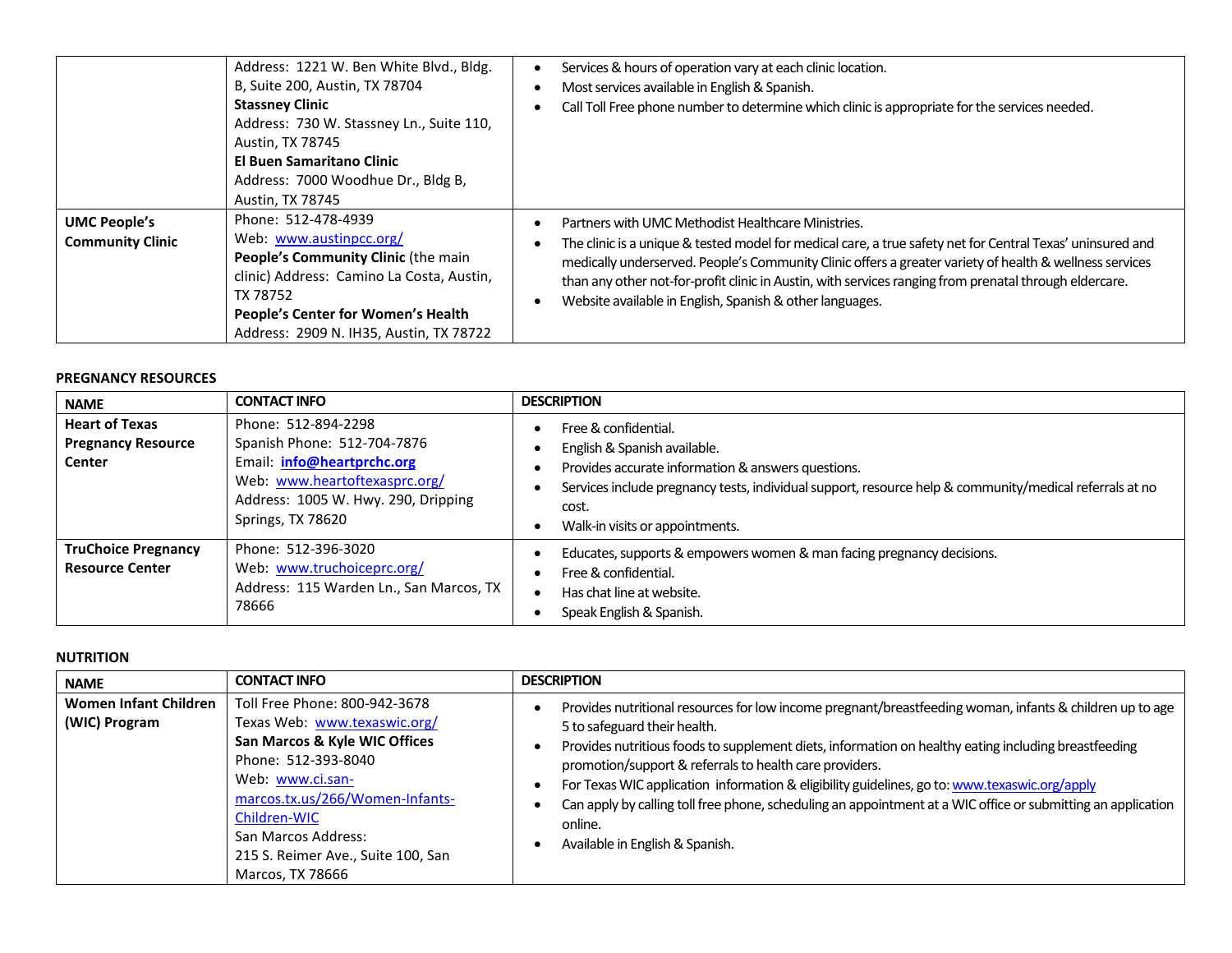| Kyle Address: 150 W. Lockhart St., Kyle,  |
|-------------------------------------------|
| TX 78640                                  |
| Oak Hill WIC Office                       |
| Phone: 512-972-4942                       |
| Email: OakHillWIC@austintexas.gov         |
| Web: www.austintexas.gov/WIC              |
| Address: 8656 W Hwy. 71, Bldg A, Suite B, |
| <b>Austin, TX 78735</b>                   |

#### **CANCER SUPPORT**

| <b>NAME</b>                                       | <b>CONTACT INFO</b>                                                                                                                                                                                                                                                                                                                          | <b>DESCRIPTION</b>                                                                                                                                                                                                                                                                                                                                                                                                                                                                                                                                                                                                                                                                                                                                                                                                                                                                                                                                                                                                                                                 |
|---------------------------------------------------|----------------------------------------------------------------------------------------------------------------------------------------------------------------------------------------------------------------------------------------------------------------------------------------------------------------------------------------------|--------------------------------------------------------------------------------------------------------------------------------------------------------------------------------------------------------------------------------------------------------------------------------------------------------------------------------------------------------------------------------------------------------------------------------------------------------------------------------------------------------------------------------------------------------------------------------------------------------------------------------------------------------------------------------------------------------------------------------------------------------------------------------------------------------------------------------------------------------------------------------------------------------------------------------------------------------------------------------------------------------------------------------------------------------------------|
| <b>American Cancer</b><br><b>Society in Texas</b> | Austin Office Phone: 512-919-1800<br>National Toll Free: 800-227-2345<br>Texas Web: www.cancer.org/about-<br>us/local/texas.html<br>Austin Address: 11000 N. Mopac Expy.,<br>#100, Austin, TX 78759                                                                                                                                          | Provides American Cancer Society programs & services to help manage cancer treatments & recovery as<br>well as to help find emotional support for cancer patients & survivors.<br>Free services for transportation, advocacy, lodging & cancer information resources.<br>Hours: Mon - Fri from $8:00$ am $-4:30$ pm.<br>Has a chat line at the website.                                                                                                                                                                                                                                                                                                                                                                                                                                                                                                                                                                                                                                                                                                            |
| <b>B.I.G. Love Cancer Care</b><br><b>Services</b> | Toll Free Phone: 888-522-7339<br>Email: biglovecancercaretx@gmail.com<br>Web: www.biglovecancercare.org<br>Address: PO Box 90818, Austin, TX 78709-<br>0818                                                                                                                                                                                  | BIG Love's founders (from Dripping Springs) honor their young daughter Brooke by serving & extending big<br>$\bullet$<br>love to young cancer patients (ages birth to 21 years old) to ease the childhood cancer journey.<br>B.I.G. Love's mission is to meet the most basic & urgent physical, emotional & financial needs of pediatric<br>oncology & hematology patients & their families. Patients can be inpatient or outpatient.<br>Provides a range of services & items including: special grocery items, comfort items, care bags, gift baskets,<br>toys to play with, crafts, movie night & snacks.<br>Provides services at Dell Children's Medical Center in Austin as well as hospitals in Houston & San Antonio.<br>Contact the patient's social worker at Dell Children's Hospital (or other hospitals where BIG Love serves).<br>$\bullet$                                                                                                                                                                                                            |
| <b>Texas Cancer</b><br><b>Information</b>         | Email: info@texascancer.info<br>Web: www.texascancer.info/<br>Address: Texas Cancer Information - Unit<br>1677, The University of Texas MD<br>Anderson Cancer Center, PO Box 301439,<br>Houston, TX 77230-1438                                                                                                                               | Connects patients, caregivers, the public, planners, physicians & other health professionals with online<br>cancer information & services to empower Texans with the knowledge needed to reduce the impact of<br>cancer.<br>Provides information only about cancer, cancer services, support & survivorship. Does not provide medical<br>$\bullet$<br>services.<br>Established & managed by The University of Texas MD Anderson Cancer Center.<br>$\bullet$                                                                                                                                                                                                                                                                                                                                                                                                                                                                                                                                                                                                        |
| <b>Livestrong Cancer</b><br><b>Support</b>        | YMCA, School & Navigation Phone: 855-<br>220-7777, calls answered Mon to Fri 9 am<br>to 4 pm CST<br>Fertility Phone: 855-844-7777, calls<br>answered Mon to Thurs 7:30 am to 4 pm<br>& Fri 7:30 am to 3 pm CST<br>Email: cancersupport@livestrong.org<br>Web: www.livestrong.org<br>Address: 623 W. 38th St., Suite 300,<br>Austin, TX 78705 | Goal is to help cancer survivors & their loved ones impacted by a cancer diagnosis. Livestrong puts the<br>$\bullet$<br>survivor first & seeks to find out what survivors & caregivers need, how systems can be more person-<br>centered & how innovators can bring impossible ideas to life.<br>Offers 4 cancer support programs including:<br>Livestrong at the YMCA: Partners with the YMCA to promote the importance of physical activity after a<br>cancer diagnosis. This 12-week program is offered at the Springs Family YMCA in Dripping Springs. Call the<br>Springs Family YMCA at 512-894-3309 for more information & to speak with the YMCA program<br>coordinator. This program is available at low or no cost.<br>Livestrong at School: Livestrong has created a curriculum designed to help educators, parents & caregivers<br>teach children about cancer in a way that's inspiring & empowering. This program offers age-appropriate<br>lessons for grades K-12 to help children understand the cancer journey whether as a cancer survivor or a |